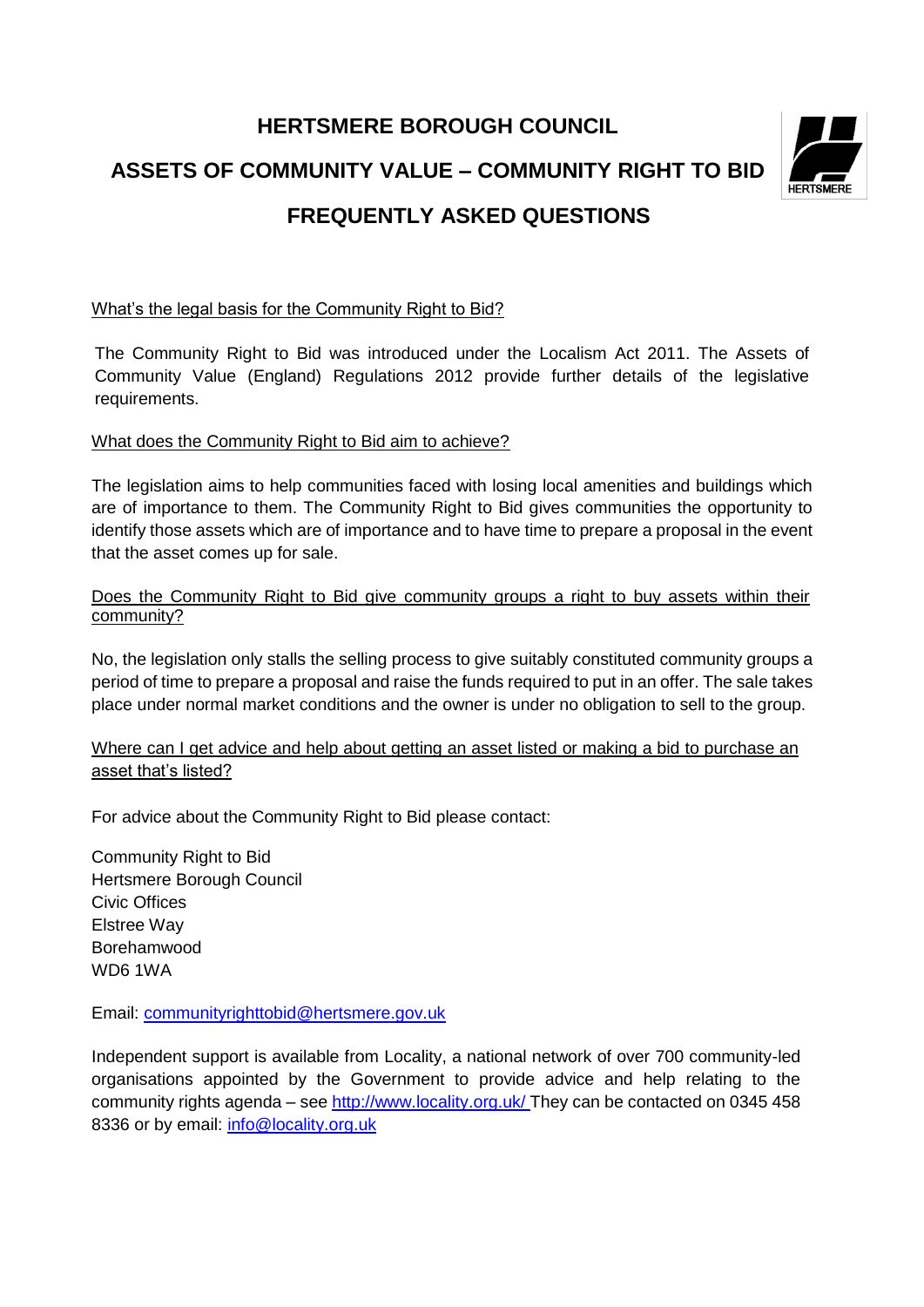Other sources of information and support are available from:

[http://www.gov.uk/government/publications/youve-got-the-power-a-quick-and-simple-guide-to](http://www.gov.uk/government/publications/youve-got-the-power-a-quick-and-simple-guide-to-community-rights/youve-got-the-power-a-quick-and-simple-guide-to-community-rights)[community-rights/youve-got-the-power-a-quick-and-simple-guide-to-community-rights](http://www.gov.uk/government/publications/youve-got-the-power-a-quick-and-simple-guide-to-community-rights/youve-got-the-power-a-quick-and-simple-guide-to-community-rights)

<http://mycommunity.org.uk/community-assets-and-ownership>

The full legislative arrangements are available at:

Localism Act Chapter 3<http://www.legislation.gov.uk/ukpga/2011/20/part/5/chapter/3>

Assets of Community Value (England) Regulations 2012

<http://www.legislation.gov.uk/uksi/2012/2421/contents/made>

Who is eligible to nominate an asset for inclusion in the list of assets of community value?

Nominations may be submitted by the following:

- Town and Parish councils
- Unincorporated bodies with at least 21 individual members and which does not distribute any surplus it makes to its members
- Charities
- Company limited by guarantee which does not distribute any surplus it makes to itsmembers
- Industrial and provident society which does not distribute any surplus it makes to its members
- Community interest companies
- A body designated as a neighbourhood forum under the Town and Country Planning Act

The above groups will need to demonstrate a local connection. The following are considered to indicate this:

- Activities wholly or partly concerned with local authority's area or neighbouring local authority area
- Any surplus made wholly or partly applied for benefit of local authority's area or neighbouring local authority area
- Unincorporated bodies must have at least 21 local members included on register of electors.

#### What types of asset are eligible for listing?

Land or buildings which can be demonstrated to have 'community value'. They can be in either public or private ownership.

#### How is 'community value' defined?

Community Value is defined as follows: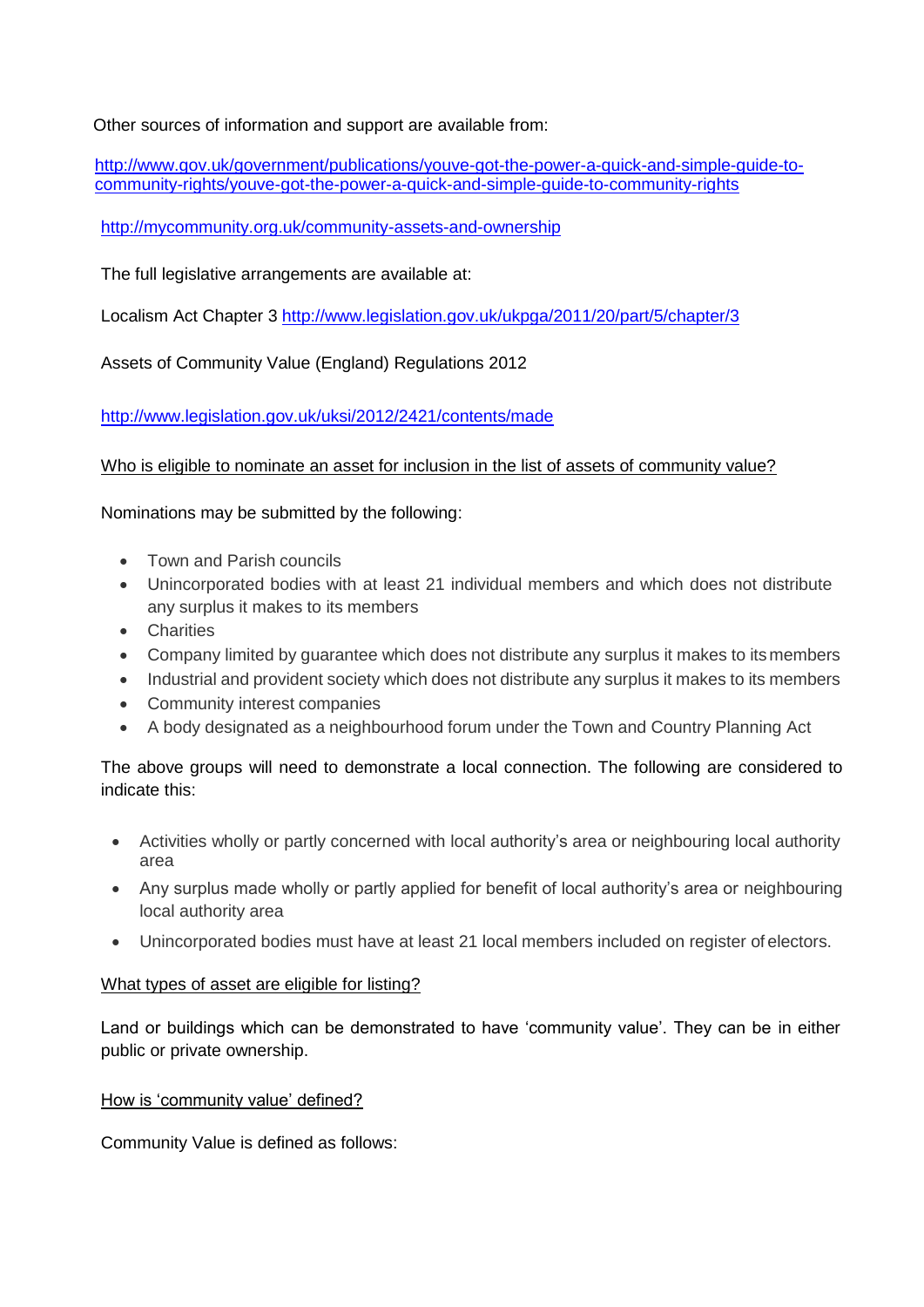- The principle use of the asset currently, or in the recent past, furthers the social wellbeing or cultural, recreational or sporting interests of the local community and
- This use will continue to further the social wellbeing or interests of the local community.

Where the asset does not currently demonstrate `community value' it may still be nominated where it is possible to demonstrate that the asset's main use did further the social wellbeing or cultural, recreational or sporting interests of the local community in the recent past and where it is realistic to think that it will do so again in the next five years.

## What kinds of assets could be considered as having 'community value'?

The following examples give an indication of the types of assets which may be defined as having 'community value:'

## *Education, health and wellbeing or community safety*

- Nurseries and schools
- Children's centres
- Health centres, surgeries and hospitals
- Day care centres, residential care homes

#### *Sport, recreation and culture*

- Parks and open green spaces
- Sports and leisure centres
- Libraries
- Theatres
- Museums or heritage sites
- Cinemas
- Swimming pools

#### *Community services*

- Community centres
- Youth centres
- Public toilets

#### *Local democracy*

• Town, civic and guild halls

Any economic use (e.g. a business such as a shop) which also provides an important local social benefit which would no longer be easily available if that service should cease

- Village shops
- Pubs
- Markets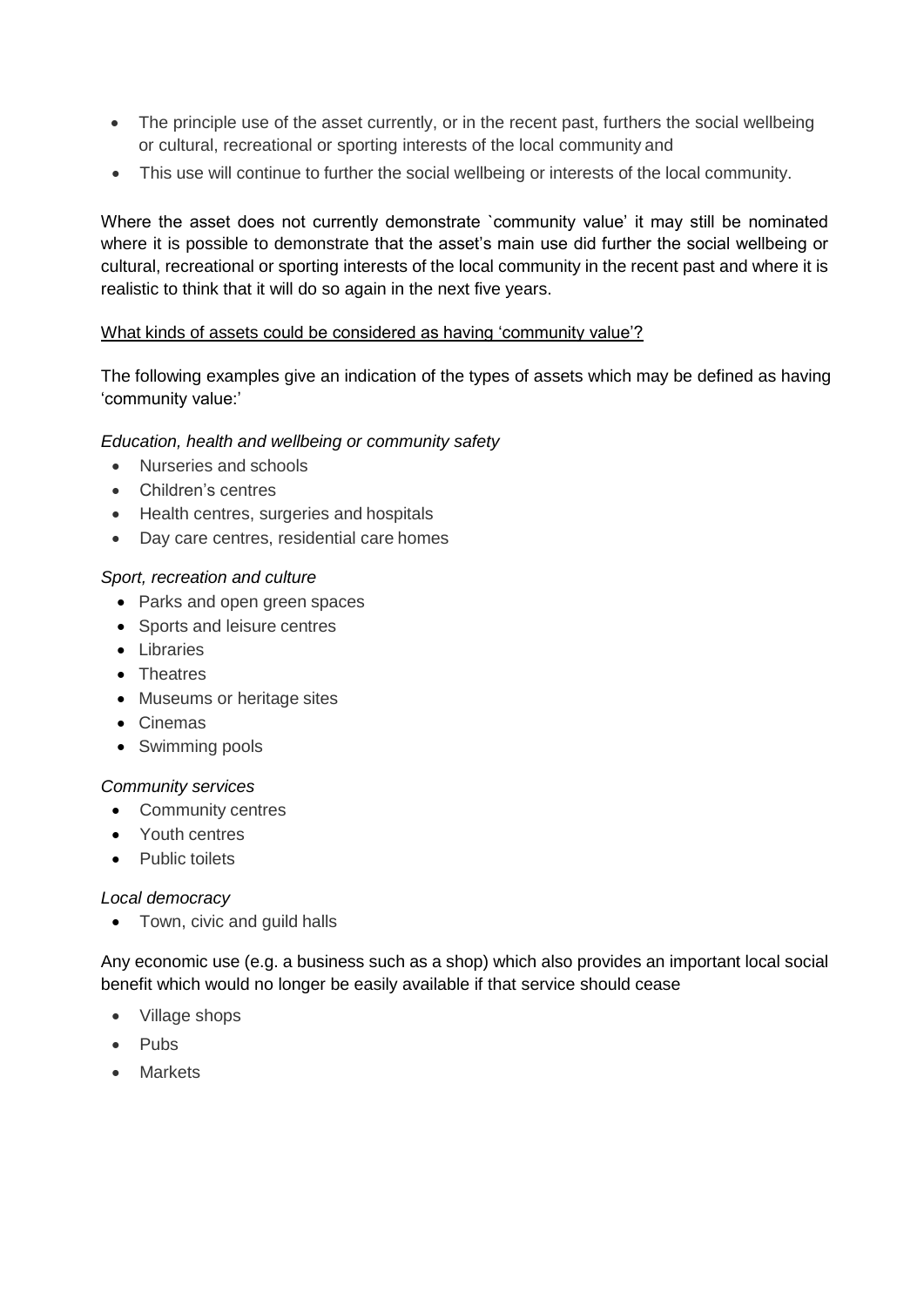# What kinds of assets would not normally be considered as having 'communityvalue'?

- Administrative offices
- Land or property where community use is ancillary to its main purpose
- Land attached to residential property (although the regulations set out certain exceptions for shops and pubs)
- Land covered by Caravan Sites and Control of development Act 1960
- Land used by public utilities, defined as operational land in section 263 of the Town and Country planning Act 1990

The Regulations should be consulted for the full list of exemptions and related definitions.

# How do I go about nominating an asset for inclusion in the list of assets of community value?

Nominations must be in writing. An [application form](http://www.cornwall.gov.uk/idoc.ashx?docid=cc667feb-f0b2-49bc-93c5-8a9fbb25d950&version=-1) is available on the Council's website [www.hertsmere.gov.uk/communityrighttobid o](http://www.hertsmere.gov.uk/communityrighttobid)r by contacting:

Community Right to Bid Hertsmere Borough Council Civic Offices Elstree Way Borehamwood WD6 1WA

Email: [communityrighttobid@hertsmere.gov.uk](mailto:communityrighttobid@hertsmere.gov.uk)

# What information will I need to provide?

#### Nominations will need to include

- A description of the nominated asset including its proposed boundaries clearly edged inred
- A statement of all information which the nominator has with regard to the names of current occupiers and the names and current, or last known addresses of all those holding a freehold or leasehold estate in the land
- Reasons for thinking that the Council should conclude that the land is of community value and
- Evidence that the nominator is eligible to make a nomination (in line with requirements set out above)

#### What kinds of documents should support the nomination?

Generally, the more evidence you can send us to support the information in the nomination, the quicker we will be able to reach a decision on whether the asset is eligible for inclusion in the list of assets of community value. As a minimum, the following should be provided:

a) Evidence to support that the nominator is eligible to make a nomination (as appropriate to the organisation):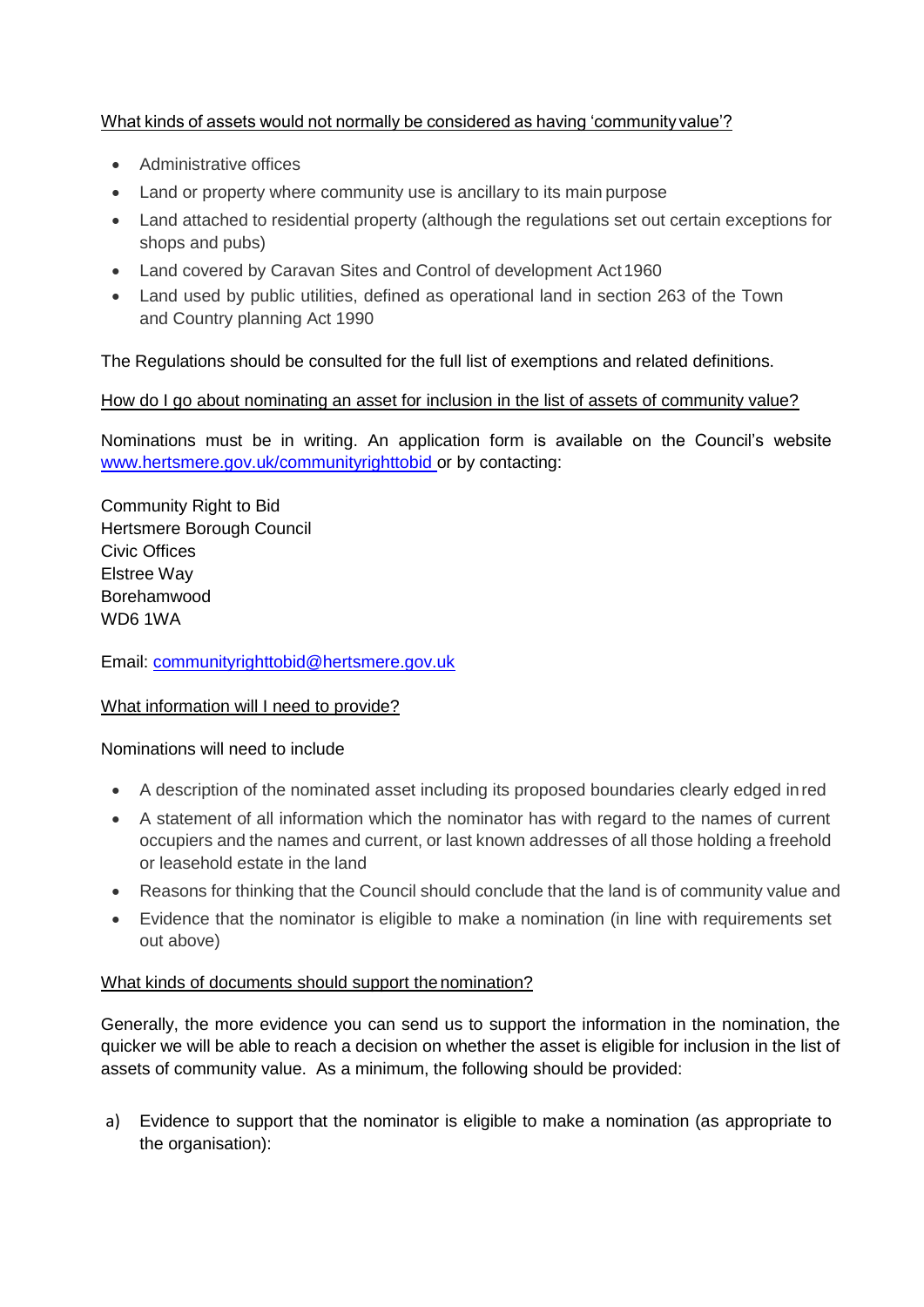- Memorandum of Association
- Articles of Association
- Companies House return
- **•** Trust Deed
- Constitution / Terms of reference
- Standing Orders
- Interest Statement for Community Interest Company

# b) Information showing the boundaries of the asset being nominated – for example through one or more of the following:

- Where the land is registered, the Land Registry Title Information document and map with boundaries clearly marked in red (less than one month old). Provision of Land Registry information is not essential but it may help us to reach a decision on the nomination more quickly.
- a written description with ordinance survey location, and explaining where the boundaries lie, the approximate size and location of any building/s on the land and details of any roads bordering the site.
- a drawing or sketch map with boundaries clearly marked red.

#### Where should the nomination be sent?

Nominations should be sent to:

Community Right to Bid Hertsmere Borough Council Civic Offices Elstree Way Borehamwood WD6 1WA

Email: [communityrighttobid@hertsmere.gov.uk](mailto:communityrighttobid@hertsmere.gov.uk)

#### How will the nomination be processed?

We will usually acknowledge receipt of the nomination within 5 working days. Nominations will then be considered in line with the requirements set out in the regulations including taking all practical steps to notify the following that the asset is being considered for listing:

- The relevant town or parish council
- The relevant Councillor/s for the ward involved
- The owner of the asset
- Where they are not the owner, the holder of the freehold estate and the holder of any leasehold estate
- Any lawful occupant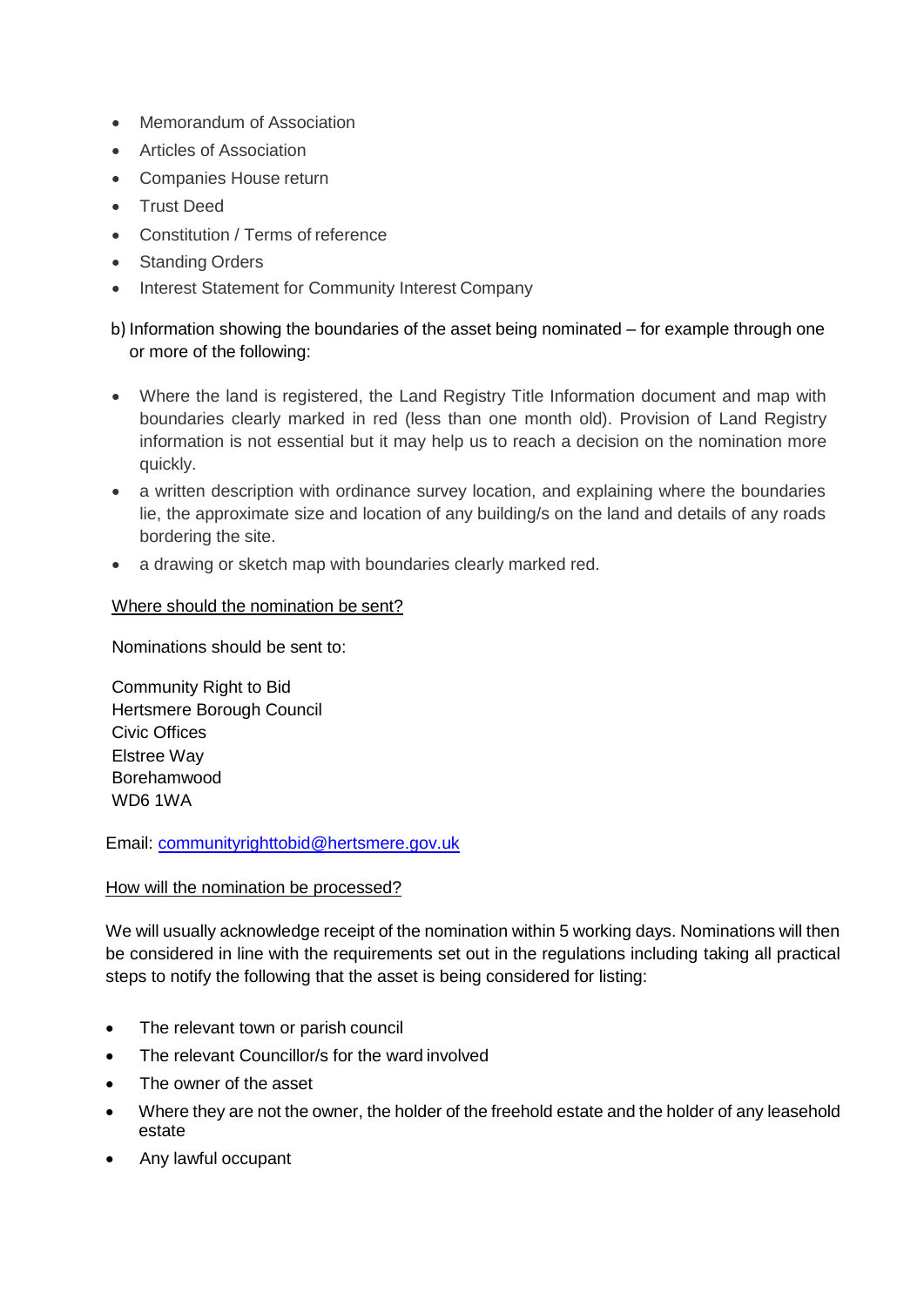We will decide whether the nominated asset should be included in the list within eight weeks of receiving the nomination and will notify the following of our decision and the reasons behind this:

- The owner of the land
- The occupier of the land (if not the owner)
- The nominator
- Where they are not the owner, the holder of the freehold estate and the holder of any leasehold estate
- The relevant town or parish council
- The relevant Councillor/s for the area

The nominator's contact details as provided on the nomination form will be used for future correspondence, including, in the event that the asset is listed, notice that the owner has advised of an intention to dispose of the asset. It is therefore essential that the nominator ensures that any changes in contact details during the period of the listing are notified to the Council via the address above.

Information provided in the nomination form will be processed in accordance with the Data Protection Act for the purposes of administering the Community Right to Bid procedure. Name and contact details provided will be shared with the owner of the asset in the event that the nominating organisation subsequently submits an intention to bid. The information provided will be subject to the Freedom of Information Act, but personal information (names and contact details) will not be released in responses to Freedom of Information requests.

# How can I find out which assets have been nominated for inclusion in the list of assets of community value?

We publish on the Council website<http://www.hertsmere.gov.uk/communityrighttobid>

- The list of assets of community value
- A list of assets nominated by unsuccessful community nominations

Copies of these lists are also available for inspection at the Civic Offices, Elstree Way, Borehamwood, WD6 1WA.

#### How long will the asset remain on the list?

Assets will be listed for a period of five years and be notified to the Land Registry as a registered restriction in the land register for the land (and a Local Land Charge).

#### What happens if the owner isn't happy that their asset has been listed?

The owner of an asset included in the list of community assets may ask us to review our decision. This request must be made in writing within eight weeks of the date upon which we provided the owner with written notification of our decision.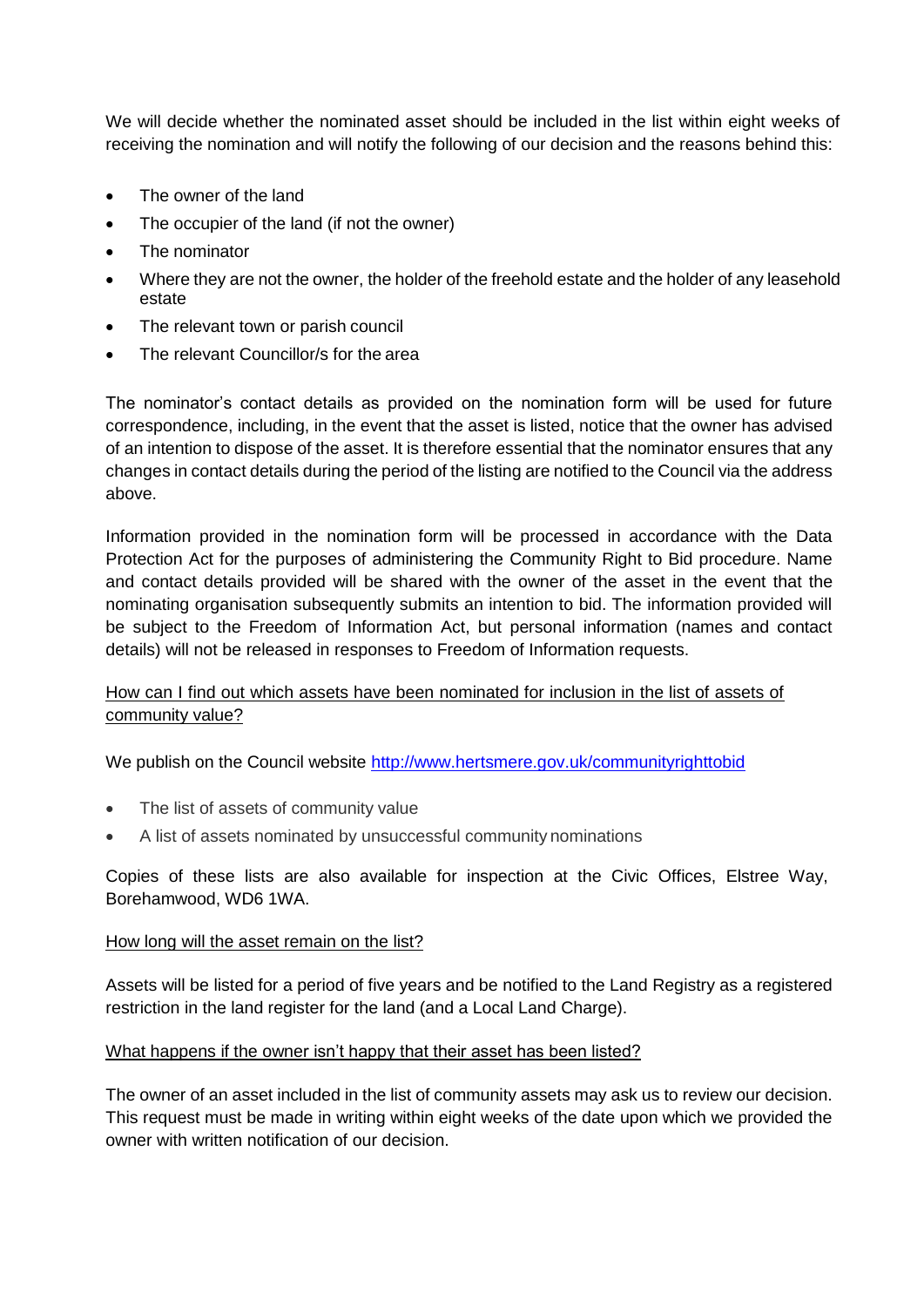The request should be sent to:

Community Right to Bid Hertsmere Borough Council Civic Offices Elstree Way Borehamwood WD6 1WA

Email: [communityrighttobid@hertsmere.gov.uk](mailto:communityrighttobid@hertsmere.gov.uk)

#### How will a request by an owner to review a listing be dealt with?

We will usually acknowledge receipt of the request within 5 working days and advise of the procedure to be followed in connection with the review.

We will complete the review process within eight weeks of receipt of the written request for the review.

We will notify the owner in writing of the outcome of the review and where the review concludes that a change to the listing is required, we will also notify:

- The occupier of the land (if not the owner)
- The nominator
- Where they are not the owner, the holder of the freehold estate and the holder of any leasehold estate
- The relevant town or parish council
- The Councillor/s for the area

Where the review concludes that a change to the listing is required, we will adjust the list of assets of community value and advise the Land Registry accordingly.

#### What happens if the owner of the asset is dissatisfied with the outcome of this review?

Where an owner remains dissatisfied with the outcome of the review, they may appeal to the general regulatory chamber of the First Tier Tribunal against our decision on the listing review. Appeals should be sent to: Tribunal Clerk, Community Right to Bid Appeals, HM Courts and Tribunals, General Regulatory Chamber, PO Box 9300, Leicester, LE1 8DJ or via email to: [grc@justice.gov.uk](mailto:grc@justice.gov.uk)

Can the group nominating an asset appeal against the decision reached by the Council about whether the asset should be included on the list of assets of community value?

Where the nominator is unhappy with our decision in connection with their nomination, they may request that we review our decision. This will be dealt with in the same way as an appeal for an asset owner would be.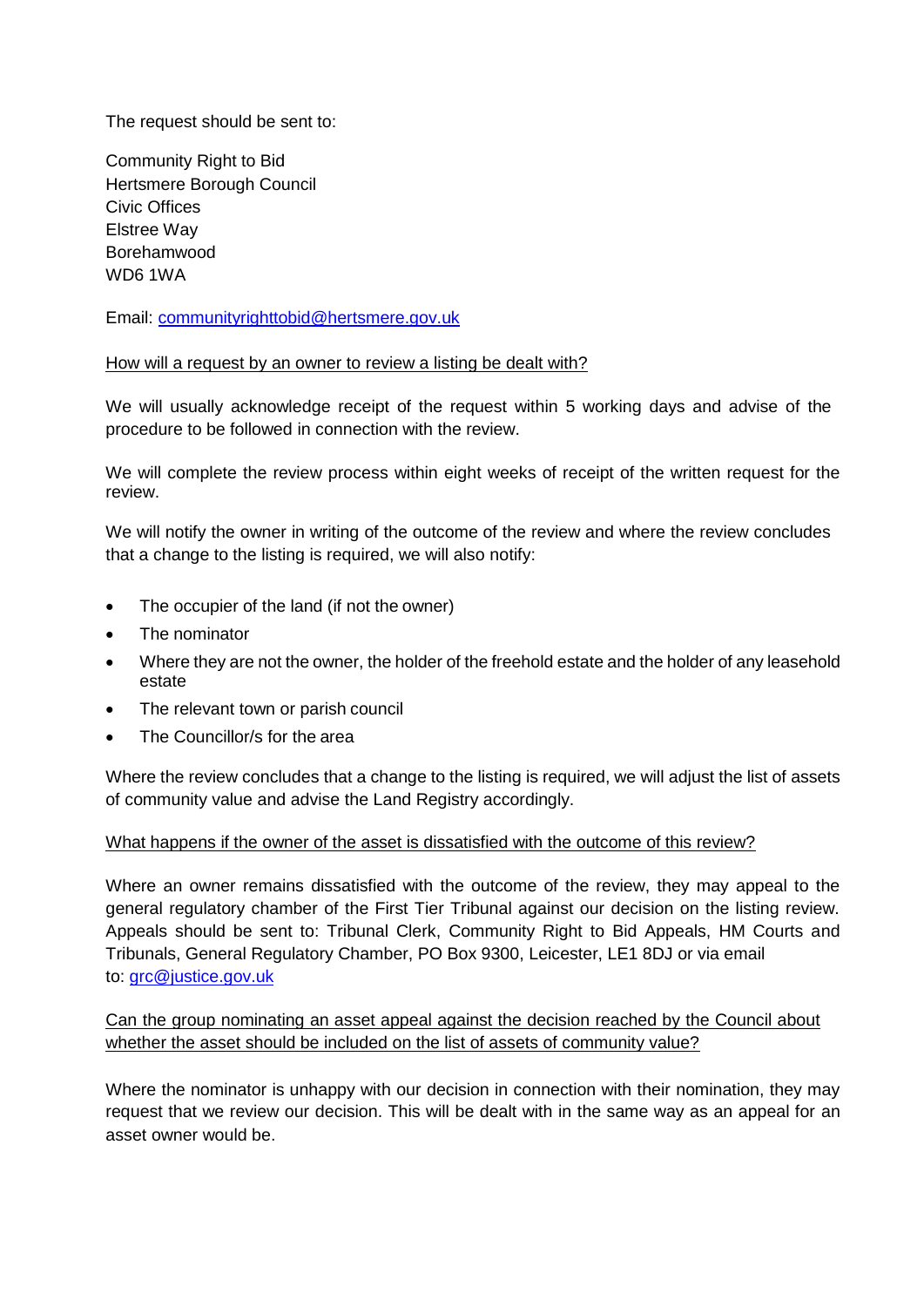#### What effect does the listing have?

Where an asset is included in the List of Assets of Community Value, the owner is required to notify the Council in writing of their intention to dispose of the asset.

The Regulations detail circumstances where a disposal is exempt – for example where the disposal is as a result of a court order, a separation agreement made between spouses or civil partners, upon inheritance and as a result of insolvency proceedings. The Regulations should be consulted for the full list of exemptions and detailed definitions.

This notification will trigger a moratorium period (a period of delay) during which the asset owner may not dispose of the asset (other than where the disposal is exempt under the Regulations). This interim moratorium is for a period of six weeks from the date upon which we receive written notification of the owner's intention to dispose of the asset.

During this six week period, suitably constituted community groups and organisations which can demonstrate a local connection may submit an intention to bid. Where this is received, the full six month moratorium period (starting from the date upon which we receive written notification of the owner's intention to dispose of the asset) is triggered during which no disposal may take place except to a qualifying community group by negotiation.

This six month period is intended to enable the community group or organisation to prepare to be able to submit a bid to the owner to purchase the asset. Any subsequent sale takes place under normal market conditions. There is no obligation for the group to make a bid and the group has no rights of purchase over other potential buyers. The owner is under no obligation to sell the asset to the community group or any other person. If the owner decides to sell to the community group, they may do so within the six month moratorium period.

If after the six month moratorium period the community group has not successfully bought the property, a further 12 month protection period is triggered (the total eighteen month period commencing on the day upon we received written notification of the owner's intention to dispose of the asset). During this protection period the asset may be sold by the owner on the open market without the risk of any further moratorium period being triggered.

If any land included in the Assets of Community Value List which is unregistered becomes registered for the first time (because of a disposal, mortgaging or voluntary registration), the owner or new owner must notify the Council as soon as is practicable and complete the Land Registry's Form QQ to enter a restriction on their land register.

# What does the owner need to do if they wish to dispose of an asset included in the list of assets of community value?

The Localism Act 2011 and the Assets of Community Value (England) Regulations 2012 exempt certain types of disposal.

Where an owner wishes to dispose of an asset which is included in the list of assets of community value and it is not an exempt disposal, they must notify us in writing of their intention to do so.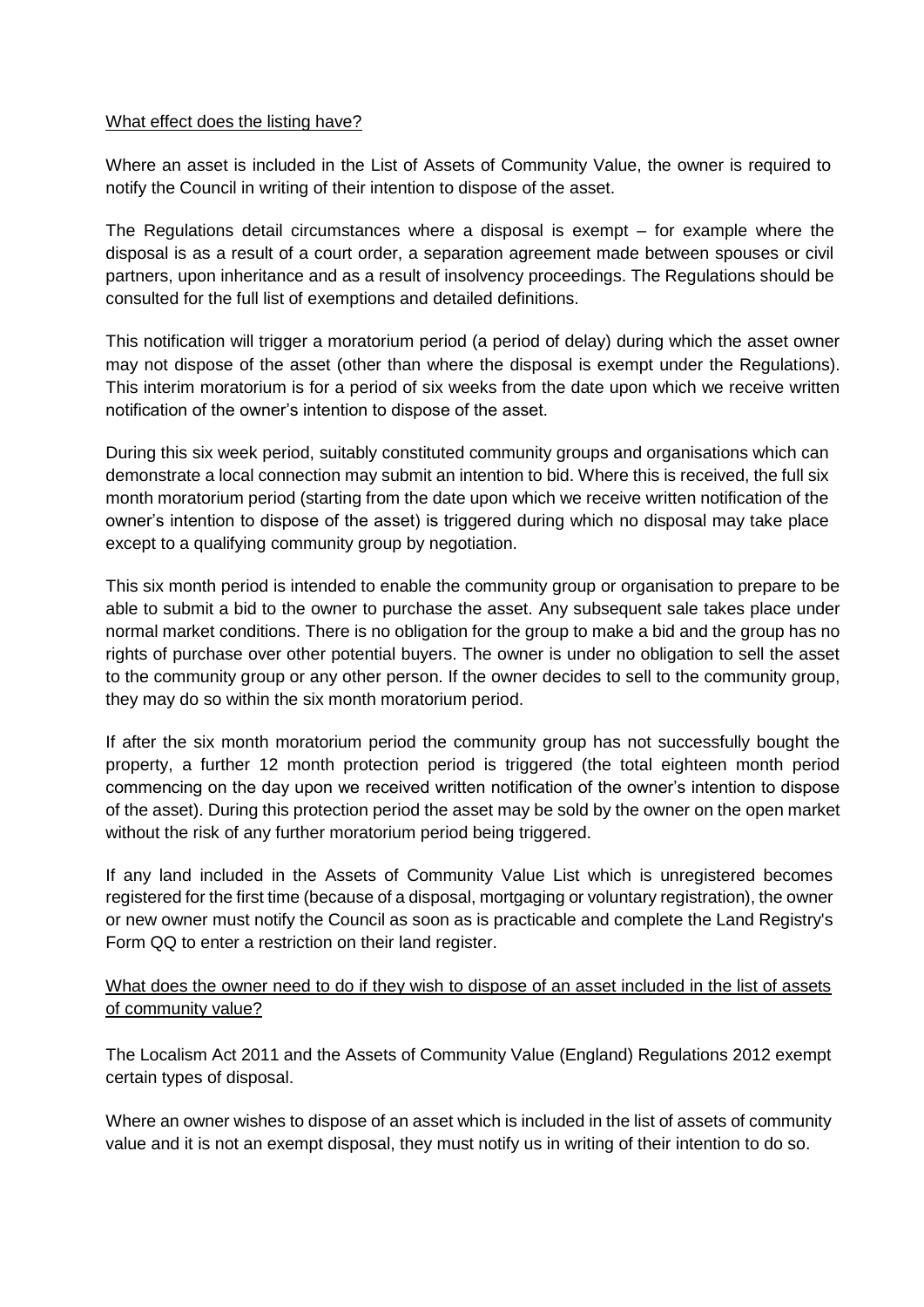The notification should be sent to:

Community Right to Bid Hertsmere Borough Council Civic Offices Elstree Way Borehamwood WD6 1WA

Email: [communityrighttobid@hertsmere.gov.uk](mailto:communityrighttobid@hertsmere.gov.uk)

# What happens once an owner has notified an intention to dispose of an asset included in the list of community assets?

We will acknowledge receipt of the notification within 5 working days, confirming the date that the interim moratorium took effect and when the period will end.

The list of assets of community value will be updated to show that we have received notice of an intention to dispose of the asset, together with the date of that notification and the resulting interim and full moratorium periods and the protected period.

We will notify the nominator in writing that we have received notice of an intention to dispose of the asset and will publish details in the area where the asset is situated.

#### What does the community group need to do if it wishes to make a bid to purchase the asset?

An intention to bid may only be submitted by suitably constituted `community interest group' which can demonstrate a local connection. Unincorporated organisations and neighbourhood forums are excluded. The Regulations provide a full definition of `community interest group' for the purpose of the Community Right to Bid legislation.

The intention to bid should be submitted in writing together with evidence to support that the bid is being made by a suitably constituted `community interest group'.

The intention to bid should be sent to:

Community Right to Bid Hertsmere Borough Council Civic Offices Elstree Way Borehamwood WD6 1WA

Email: [communityrighttobid@hertsmere.gov.uk](mailto:communityrighttobid@hertsmere.gov.uk)

We must receive the intention to bid within six weeks of the notice to dispose of the asset (normally ending at midnight on the last working day of that period). Nominators are advised to obtain proof of delivery either through using appropriate recorded receipt postage or by obtaining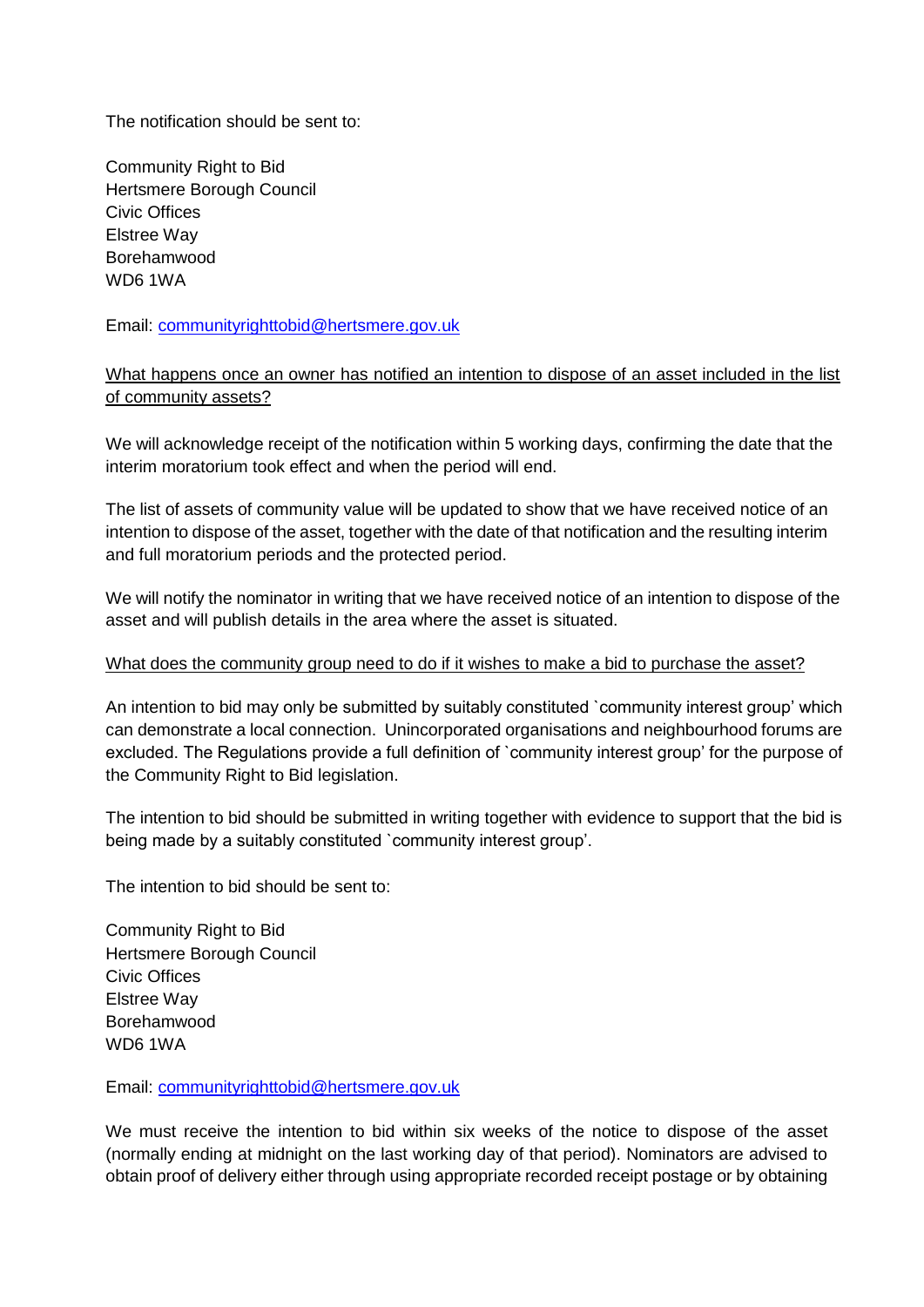a receipt for hand delivered post.

We will pass the intention to bid to the owner of the land, or inform them of the details, as soon as practically possible after receipt.

This will then trigger the full six month moratorium period during which the asset cannot be sold.

#### Can the owner market the asset during the moratorium period?

Yes, there is nothing to prevent the owner actively marketing the asset during the moratorium period; the restriction refers only to exchange of contracts on the sale of the asset.

## If the owner of the asset is happy to sell to a community interest company, can they go ahead with the sale without waiting for the moratorium period to end?

Yes, where the owner and a community interest company are able to agree terms within the six month period, they may proceed with the sale without waiting for the moratorium period to end.

What recourse does the owner have if they feel that they have suffered costs or expense as a result of their asset being included in the list of assets of community value?

The owner or former owner of an asset included in the list of assets of community value is entitled to make a claim for compensation from Hertsmere Borough Council in respect of incurred loss or expense in relation to the asset which would be likely not to have been incurred if the land had not been listed.

Claims should be made in writing and be made within thirteen weeks after the loss or expense was incurred or finished being incurred. Claims must state the amount of compensation being claimed for each part of the claim and be accompanied by supporting evidence.

Claims should be sent to:

Community Right to Bid Hertsmere Borough Council Civic Offices Elstree Way Borehamwood WD6 1WA

Email: [communityrighttobid@hertsmere.gov.uk](mailto:communityrighttobid@hertsmere.gov.uk)

#### What happens if the owner is not satisfied with the way a compensation claim has been treated?

The person making the compensation claim may ask for a review of the decision we reach in relation to their claim. This must be made in writing within eight weeks of the date upon which we have advised you of our reasons for the decision in relation to the claim.